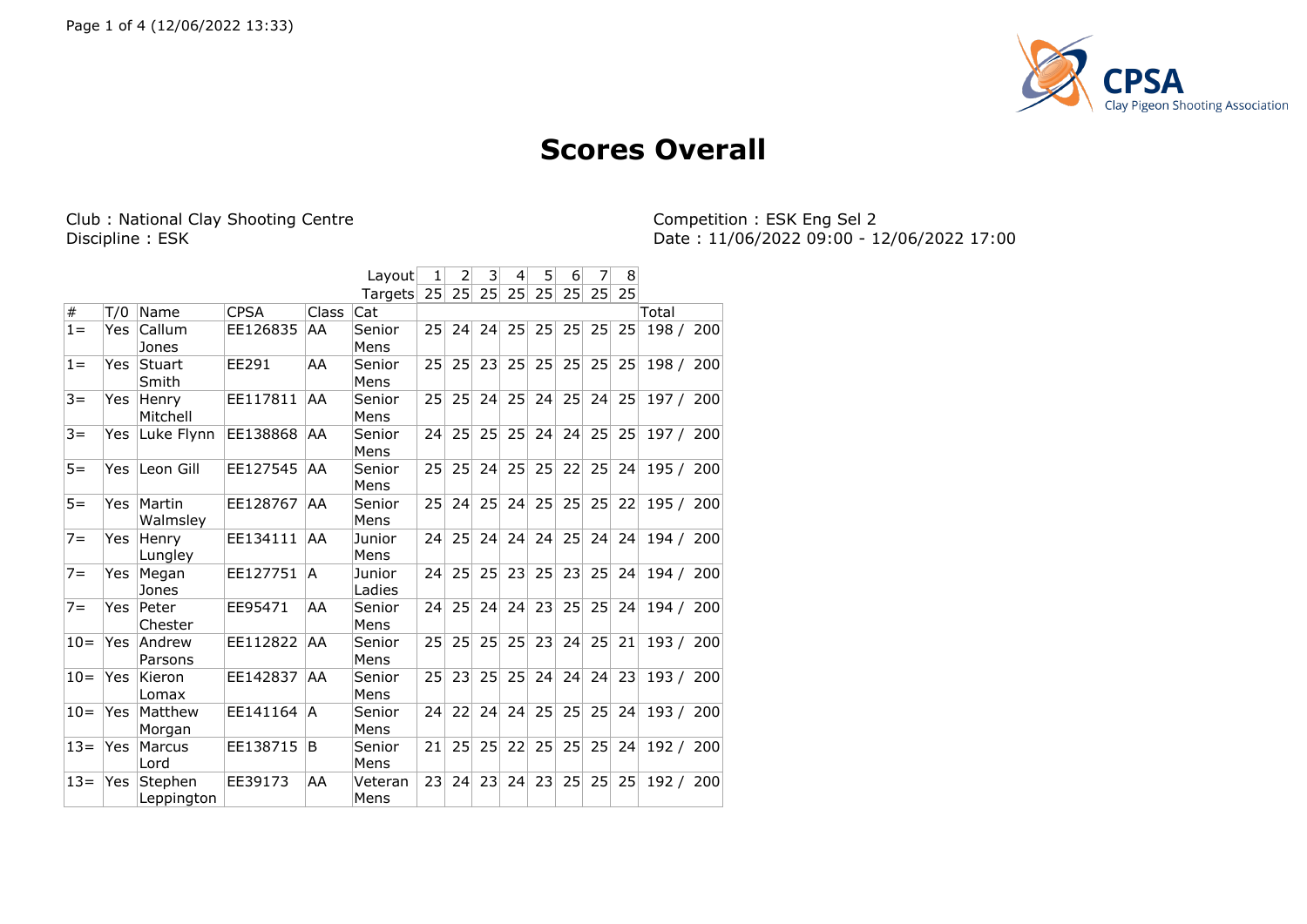

| $13 =$ | Yes        | Tom<br>Clifford             | EE134547 | AA | Senior<br>Mens   | 24              | 24 | 23 | 25 | 24 | 23 | 24 | 25 | 192 / 200 |     |
|--------|------------|-----------------------------|----------|----|------------------|-----------------|----|----|----|----|----|----|----|-----------|-----|
| $16=$  | Yes        | Bill<br>Moussalli           | EE56374  | AA | Veteran<br>Mens  | 25              | 22 | 25 | 23 | 24 | 24 | 24 | 24 | 191 / 200 |     |
| $16=$  | Yes        | Christian<br><b>Bethell</b> | EE121252 | AA | Senior<br>Mens   | 25              | 25 | 23 | 25 | 22 | 24 | 23 | 24 | 191 / 200 |     |
| $16 =$ | Yes.       | Martyn<br>Fleming           | EE31975  | AA | Veteran<br>Mens  | 24              | 24 | 23 | 21 | 25 | 25 | 25 | 24 | 191 / 200 |     |
| $16=$  | Yes        | Nigel<br>Cullinane          | EE138657 | A  | Senior<br>Mens   | 23              | 24 | 24 | 24 | 25 | 24 | 23 | 24 | 191 / 200 |     |
| $16 =$ | Yes        | Paul Stokes EE113538        |          | A  | Senior<br>Mens   | 24              | 23 | 23 | 25 | 24 | 24 | 25 | 23 | 191 / 200 |     |
| $16=$  | Yes        | Ross Lester EE131344        |          | AA | Junior<br>Mens   | 23              | 23 | 23 | 25 | 23 | 24 | 25 | 25 | 191 / 200 |     |
| $22 =$ | Yes        | Isabel<br>Cartlidge         | EE142110 | A  | Colt<br>Ladies   | 231             | 23 | 24 | 22 | 23 | 25 | 25 | 25 | 190 / 200 |     |
| $22 =$ | Yes.       | Raymond<br><b>Simmons</b>   | EE103976 | A  | Veteran<br>Mens  | 25              | 23 | 23 | 23 | 25 | 23 | 24 | 24 | 190/      | 200 |
| 24     | Yes        | Michael<br>Russell          | EE44316  | A  | Veteran<br>Mens  | 24              | 24 | 23 | 23 | 24 | 25 | 24 | 22 | 189 / 200 |     |
| $25 =$ | Yes        | Joe Clarke                  | EE128880 | A  | Senior<br>Mens   | 21              | 25 | 23 | 23 | 25 | 25 | 21 | 25 | 188 / 200 |     |
| $25 =$ | Yes        | Mark<br>Chesson             | EE85470  | AA | Senior<br>Mens   | 23              | 24 | 24 | 24 | 23 | 24 | 22 | 24 | 188 / 200 |     |
| $27 =$ | <b>Yes</b> | David<br>Roling             | EE123649 | AA | Senior<br>Mens   | 24              | 23 | 23 | 24 | 24 | 24 | 23 | 22 | 187 / 200 |     |
| $27 =$ | Yes        | Ethan Lord                  | EE138716 | A  | Colt<br>Mens     | 25              | 24 | 22 | 23 | 23 | 23 | 24 | 23 | 187 / 200 |     |
| $27 =$ | Yes        | Neil Orr                    | EE70648  | А  | Senior<br>Mens   | 23              | 24 | 24 | 23 | 25 | 21 | 25 | 22 | 187 / 200 |     |
| $27 =$ | Yes        | Paul Fallon                 | EE101569 | A  | Veteran<br>Mens  | 22              | 22 | 22 | 24 | 25 | 23 | 24 | 25 | 187 / 200 |     |
| $27 =$ | Yes        | Sonny<br>Bowman             | EE135199 | A  | Junior<br>Mens   | 24              | 25 | 24 | 22 | 23 | 23 | 22 | 24 | 187/      | 200 |
| $32 =$ | Yes        | Becky<br>Clarey             | EE132830 | A  | Junior<br>Ladies | 23 <sup>1</sup> | 22 | 23 | 22 | 25 | 23 | 25 | 23 | 186 / 200 |     |
| $32 =$ | Yes        | David<br>Hornby             | EE11507  | AA | Veteran<br>Mens  | 23 <sup>1</sup> | 24 | 23 | 21 | 23 | 25 | 23 | 24 | 186 / 200 |     |
| $32 =$ | Yes        | Kian Maher                  | EE140905 | A  | Junior<br>Mens   | 23 <sub>1</sub> | 24 | 25 | 23 | 25 | 23 | 24 | 19 | 186/      | 200 |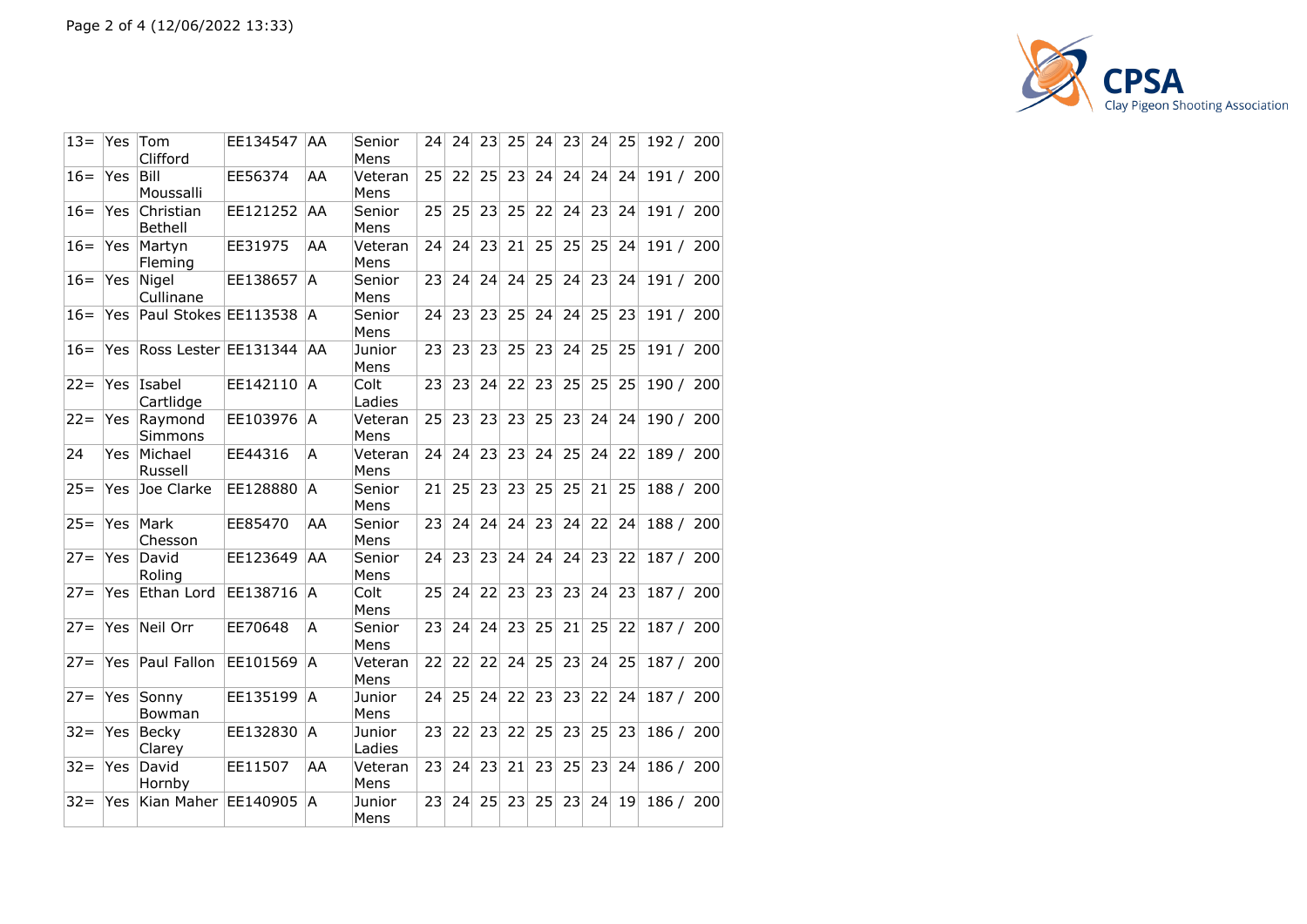

| $32 =$ | Yes  | Oakley<br>Reynolds       | EE141945 | B  | Junior<br>Mens    | 22              | 24              | 23 | 23 | 21 | 25 | 24 | 24              | 186 / 200 |     |
|--------|------|--------------------------|----------|----|-------------------|-----------------|-----------------|----|----|----|----|----|-----------------|-----------|-----|
| 36     | Yes  | John Lowrie EE138497     |          | A  | Senior<br>Mens    | 22              | 22              | 23 | 23 | 24 | 24 | 22 | 25              | 185/      | 200 |
| $37 =$ | Yes  | Dave<br>Hendon           | EE16985  | A  | Senior<br>Mens    | 24              | 20 <sup>1</sup> | 22 | 23 | 22 | 25 | 25 | 23              | 184 / 200 |     |
| $37 =$ | Yes  | Martin<br><b>Brister</b> | EE87729  | AA | Veteran<br>Mens   | 22              | 24              | 22 | 23 | 22 | 23 | 25 | 23              | 184 / 200 |     |
| $39 =$ | Yes. | Daniel<br>Emmett         | EE134786 | A  | Senior<br>Mens    | 24              | 21              | 22 | 24 | 21 | 24 | 22 | 25              | 183 / 200 |     |
| $39 =$ | Yes  | Robert<br>Jones          | EE51136  | A  | Veteran<br>Mens   | 23              | 23              | 23 | 23 | 24 | 22 | 23 | 22              | 183 / 200 |     |
| $41 =$ | Yes  | Alison<br>Coupe          | EE140628 | B  | Senior<br>Ladies  | 21              | 23              | 25 | 22 | 23 | 22 | 21 | 22              | 179 / 200 |     |
| $ 41=$ | Yes  | Gary<br><b>Bridger</b>   | EE46546  | A  | Veteran<br>Mens   | 25              | 23              | 23 | 22 | 23 | 20 | 23 | 20              | 179 / 200 |     |
| $43=$  | Yes  | Alice Marks EE144975     |          | C  | Junior<br>Ladies  | 21              | 22              | 21 | 21 | 22 | 22 | 25 | 24              | 178/      | 200 |
| $43=$  | Yes  | Stuart<br><b>Thomas</b>  | EE35750  | B  | Veteran<br>Mens   | 21              | 23              | 22 | 24 | 23 | 22 | 20 | 23              | 178/      | 200 |
| $45 =$ | Yes  | Darryl<br>Taylor         | EE42961  | A  | Veteran<br>Mens   | 21              | 20 <sup>1</sup> | 25 | 21 | 23 | 22 | 23 | 22              | 177 / 200 |     |
| $45 =$ | Yes  | Mark Porter EE135618     |          | B  | Senior<br>Mens    | 22              | 19              | 21 | 22 | 22 | 24 | 22 | 25              | 177 / 200 |     |
| $45 =$ | Yes  | Peter<br><b>Brushett</b> | EE123931 | B  | Senior<br>Mens    | 22              | 23              | 21 | 20 | 22 | 23 | 23 | 23              | 177/      | 200 |
| $48=$  | Yes  | Chris<br>Lancaster       | EE98359  | A  | Veteran<br>Ladies | 18              | 22              | 20 | 24 | 23 | 23 | 24 | 22              | 176 / 200 |     |
| $48 =$ | Yes  | <b>Geoff Flint</b>       | EE86701  | A  | Senior<br>Mens    | 21              | 21              | 23 | 23 | 23 | 20 | 23 | 22              | 176 / 200 |     |
| 50     | Yes. | Jon-Paul<br>Huxtable     | EE129387 | C  | Senior<br>Mens    | 20              | 21              | 21 | 21 | 24 | 23 | 22 | 20              | 172 / 200 |     |
| 51     | Yes  | Tracy<br>Lowrie          | EE138498 | A  | Senior<br>Ladies  | 22              | 20              | 21 | 19 | 24 | 22 | 22 | 21              | 171/      | 200 |
| 52     | Yes  | Ally<br>Stevenson        | EE133294 | B  | Senior<br>Ladies  | 21              | 18              | 23 | 23 | 20 | 23 | 21 | 19 <sup>°</sup> | 168 / 200 |     |
| 53     | Yes  | Emma<br>Webb             | EE144024 | C  | Senior<br>Ladies  | 19 <sub>1</sub> | 23              | 19 | 20 | 21 | 17 | 21 | 22              | 162 / 200 |     |
| 54     | Yes  | Jackie<br>Martin         | EE48799  | B  | Veteran<br>Ladies | 19 <sup>1</sup> | 19              | 18 | 18 | 22 | 22 | 21 | 18              | 157/      | 200 |